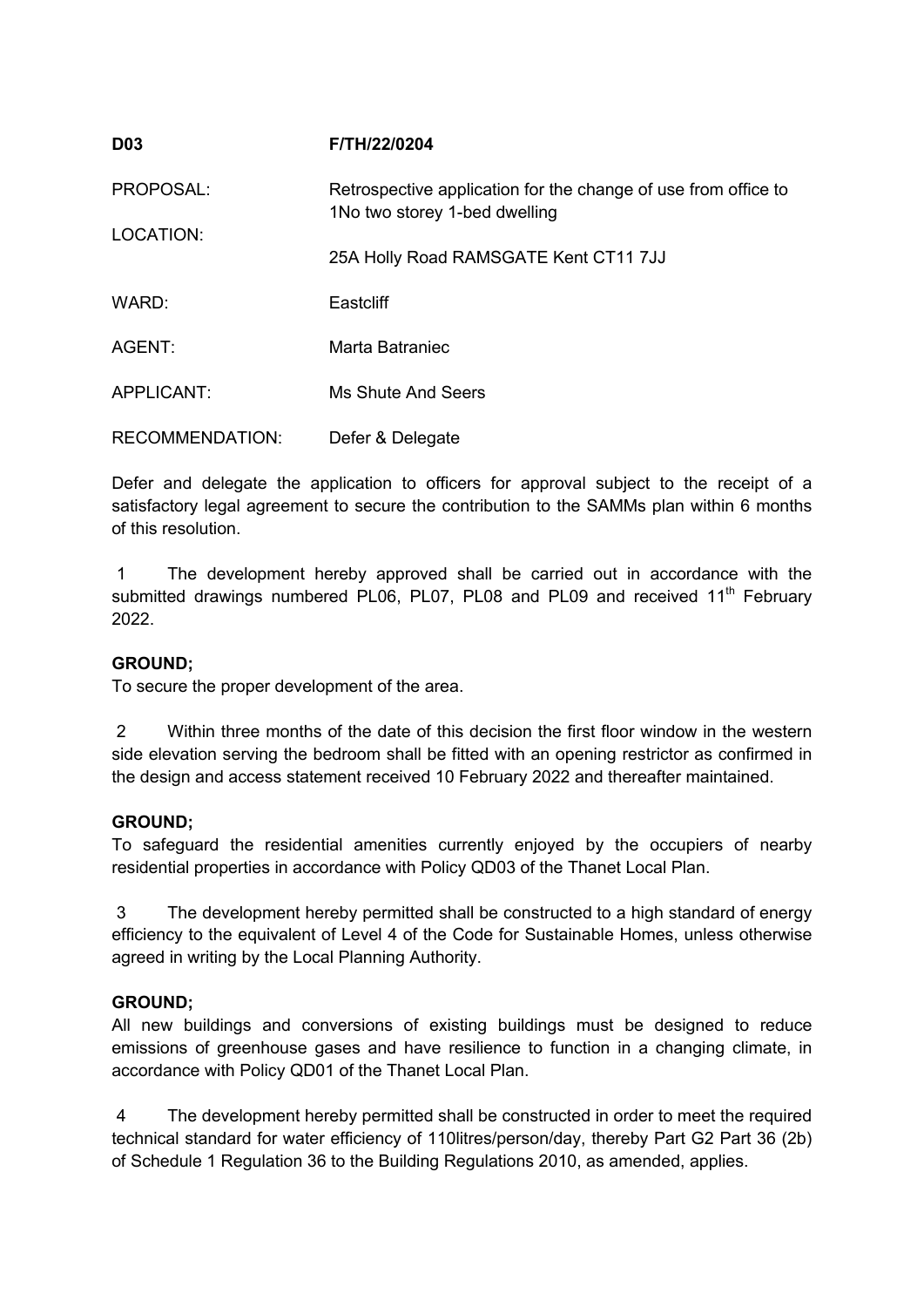# **GROUND;**

Thanet is within a water stress area as identified by the Environment Agency, and therefore new developments will be expected to meet the water efficiency optional requirement of 110litre /person/day, in accordance with Policy QD04 of the Thanet Local Plan.

# SITE, LOCATION AND DESCRIPTION

25A Holly Road is a two storey detached building set in a backland location to the rear of 25 Holly Road, 9 and 11 Leopold Road and 6 Charles Road. The property is accessed by an alleyway on the northern side of number 25 Holly Road

# RELEVANT PLANNING HISTORY

CD/TH/21/0197 - Application for Lawful Development Certificate (Proposed) for use as an office ( Use Class E(g)). Granted 19 April 2021

Enforcement Appeals Appeal A: APP/Z2260/C/17/3168636 Appeal B: APP/Z2260/C/17/3168637 against an enforcement notice issued by the Council. The breach of planning control as alleged in the notice was, without planning permission, the material change of use of the building to residential accommodation. The requirement of the notice was to cease the unauthorised residential use of the building. The appeals were dismissed and the enforcement notice was upheld as the appellants failed to discharge the burden of proof to demonstrate at least 4 years continuous use of the property as residential accommodation so as to be immune from enforcement action.

F/TH/06/0761 - Change of use from workshop to dwelling. Refused 16 August 2006 due to overlooking and noise and disturbance towards neighbouring properties and standard of accommodation for future occupiers. Dismissed at appeal17 April 2007.

#### PROPOSED DEVELOPMENT

This is a retrospective application for the change of use from office to 1No two storey 1-bed dwelling.

#### DEVELOPMENT PLAN POLICIES

#### **Thanet Local Plan 2020**

- SP01 Spatial Strategy Housing
- SP13 Housing Provision
- SP14 General Housing Policy
- SP22 Size and Type of Dwellings
- SP27 Green Infrastructure
- SP29 Strategic Access Management and Monitoring Plan
- SP30 Biodiversity and Geodiversity Assets
- SP35 Quality Development
- SP37 Climate Change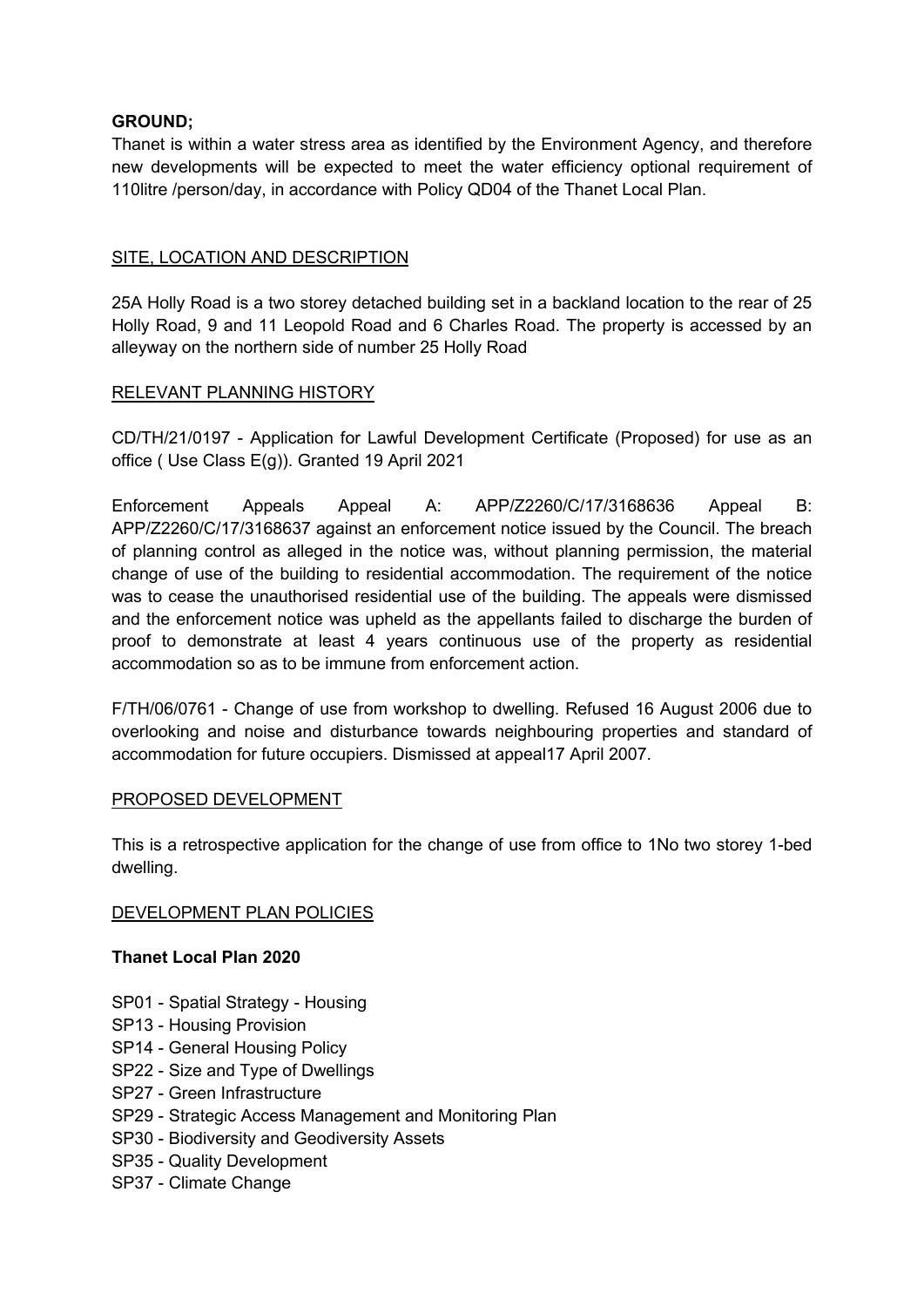SP44 - Accessible Locations CC01 - Fluvial and Tidal Flooding HO1 - Housing Development GI06 - Landscaping and Green Infrastructure SE05 - Air Quality QD01 - Sustainable Design QD02 - General Design Principles QD03 - Living Conditions QD04 - Technical Standards QD05 - Accessible and Adaptable Accommodation TP03 - Cycling TP06 - Car Parking

# NOTIFICATIONS

Letters were sent to neighbouring property occupiers and a site notice was posted close to the site.

Two letters of objection have been received raising the following concerns:

- Inadequate access
- Rear access to neighbouring properties has been blocked by the applicant
- Proximity to neighbouring properties
- Overlooking
- Fire safety
- Noise and disturbance
- Access for emergency services
- Construction of the building is not suitable for residential accommodation
- A similar development has previously been considered and was refused

#### **Ramsgate Town Council** - No comment

#### **CONSULTATIONS**

**KCC Highways** - It would appear that this development proposal does not meet the criteria to warrant involvement from the Highway Authority in accordance with the current consultation protocol arrangements.

#### COMMENTS

This application has been brought before members by Cllr Crittenden to consider whether the site is suitable for residential development.

#### **Principle**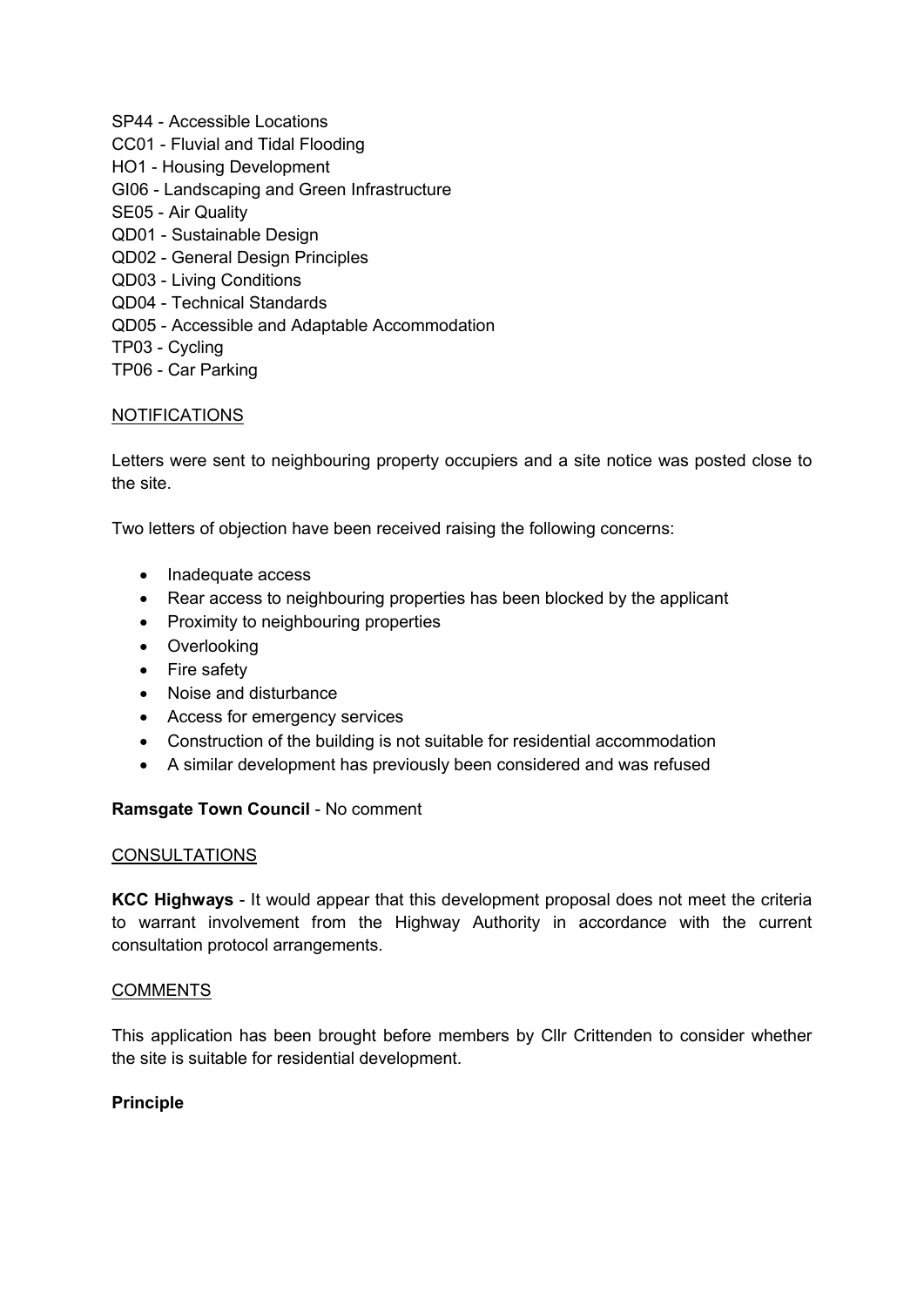Policy HO1 of the Thanet Local Plan states permission for new housing development will be granted on non-allocated sites within the confines of the urban area subject to meeting other relevant Local Plan policies.

Policy HO21 of the Thanet Local Plan supports "proposals to bring vacant property into residential use will be approved where: 1) it is compatible with nearby uses; and 2) the proposal would not conflict with any other policy."

There is no policy requiring the retention of employment space in this location and, therefore, the principle of development is considered to be acceptable and the benefits of providing new housing to the district will be weighed against the impacts of the development.

#### **Character and Appearance**

Paragraph 130 of the National Planning Policy Framework states that development should be sympathetic to local character and the surrounding built environment and establish and maintain a strong sense of place.

Policy QD02 of the Thanet Local Plan provides general design principles for new development and states that the primary planning aim in all new development is to promote or reinforce the local character of the area and provide high quality and inclusive design and be sustainable in all other respects.

No changes are proposed to the layout or scale of the property as part of this application, however it appears that a number of alterations have been completed around the property since the 2006 application without Planning Permission. These alterations include the removal of windows in the north, east and south elevations, the insertion of three rooflights, the formation of a rear courtyard and the enlargement of the front projection. These alterations appear to have been in place for a number of years and, therefore, are likely to be exempt from enforcement action.

The surrounding area is predominantly residential in character and given the location of the property away from the highway and behind the neighbouring dwellings this development is not considered to result in any significant harm to the character and appearance of the area, in line with policy QD02 of the Thanet Local Plan and the National Planning Policy Framework.

#### **Living Conditions**

No changes to the scale of the property are proposed as part of this application and therefore this development is not considered to result in any significant loss of light or sense of enclosure to the neighbouring dwellings.

The site is enclosed by high level fencing at the front and rear and therefore the ground floor doors and windows are not considered to result in any significant opportunity for overlooking.

The rooflights in the front and rear roof slopes are set at a high level about the internal floor and therefore do not offer any significant opportunity for overlooking.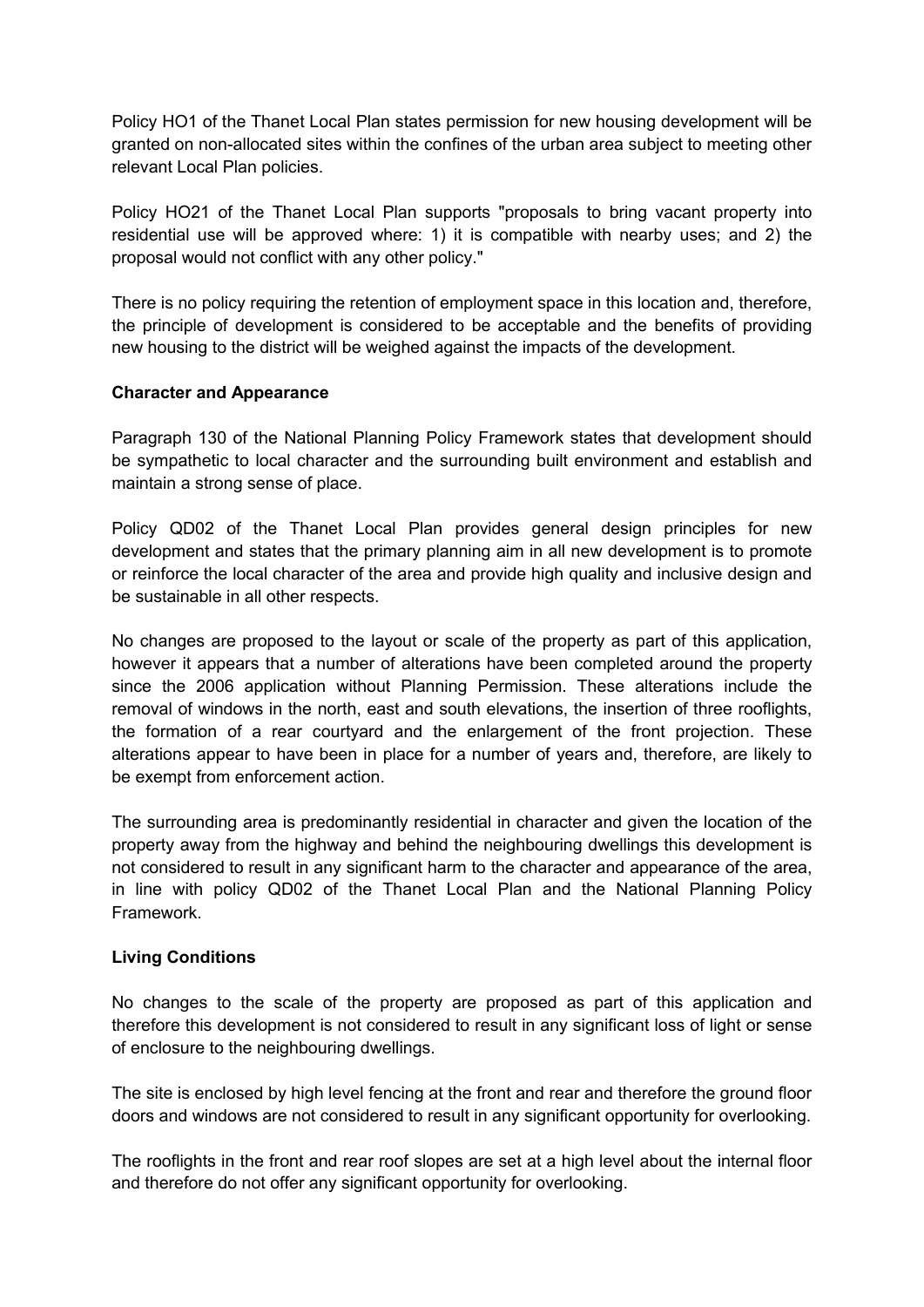One window is located in the first floor western side elevation facing towards the rear of the properties on Holly Road. This window is currently obscure glazed but openable. The applicant has indicated that this window would be fitted with an opening restrictor and this would be conditioned to ensure that it remains in place. Subject to this condition this window is not considered to result in any significant increase in overlooking compared to the existing use.

The extant use of the property appears to be as a workshop and a certificate of lawful development has been granted indicating that a change of use to an office would be lawful. Both of these uses have the potential to generate movements to and from the site as well as associated noise. Furthermore there are currently no restrictions on the hours of use of the property. The use of the property as a dwelling is therefore not considered to result in any significant increase in noise and disturbance above that of the existing use.

The proposed dwelling would exceed the minimum floor area for a one bedroom dwelling set out in policy QD04 of the Thanet Local Plan and all habitable rooms would receive natural light and ventilation. Due to the obscure glazing and the proposed window restrictor the proposed first floor bedroom would not receive any outlook. Photos have been submitted with this application demonstrating the amount of natural light that this room receives and a site visit has also been completed to observe the standard of accommodation.

Whilst there is no outlook the level of light is considered to be good furthermore this room is proposed to be used as a bedroom and therefore the level of harm to the living conditions of the future occupants is considered to be limited.

A private amenity area is provided at the front and rear of the property and could also accommodate, refuse and cycle storage and a clothes drying area.

Subject to the conditions outlined above and given the existing use of the property this development is not considered to result in any significant harm to the living conditions of the neighbouring property occupiers, in line with policy QD03 of the Thanet Local Plan.

The proposed standard of accommodation would be weighed against the need for housing in the district.

# **Transportation**

The property does not benefit from any off street parking, however is situated in a sustainable location and on street parking in Holly Road and the surrounding streets is unrestricted. Given the existing use of the property and the scale of the residential dwelling, this development is not considered to result in any significant increase in demand for on street parking or harm to highway safety.

#### **Financial Contributions**

Natural England has previously advised that the level of population increase predicted in Thanet should be considered likely to have a significant effect on the interest features for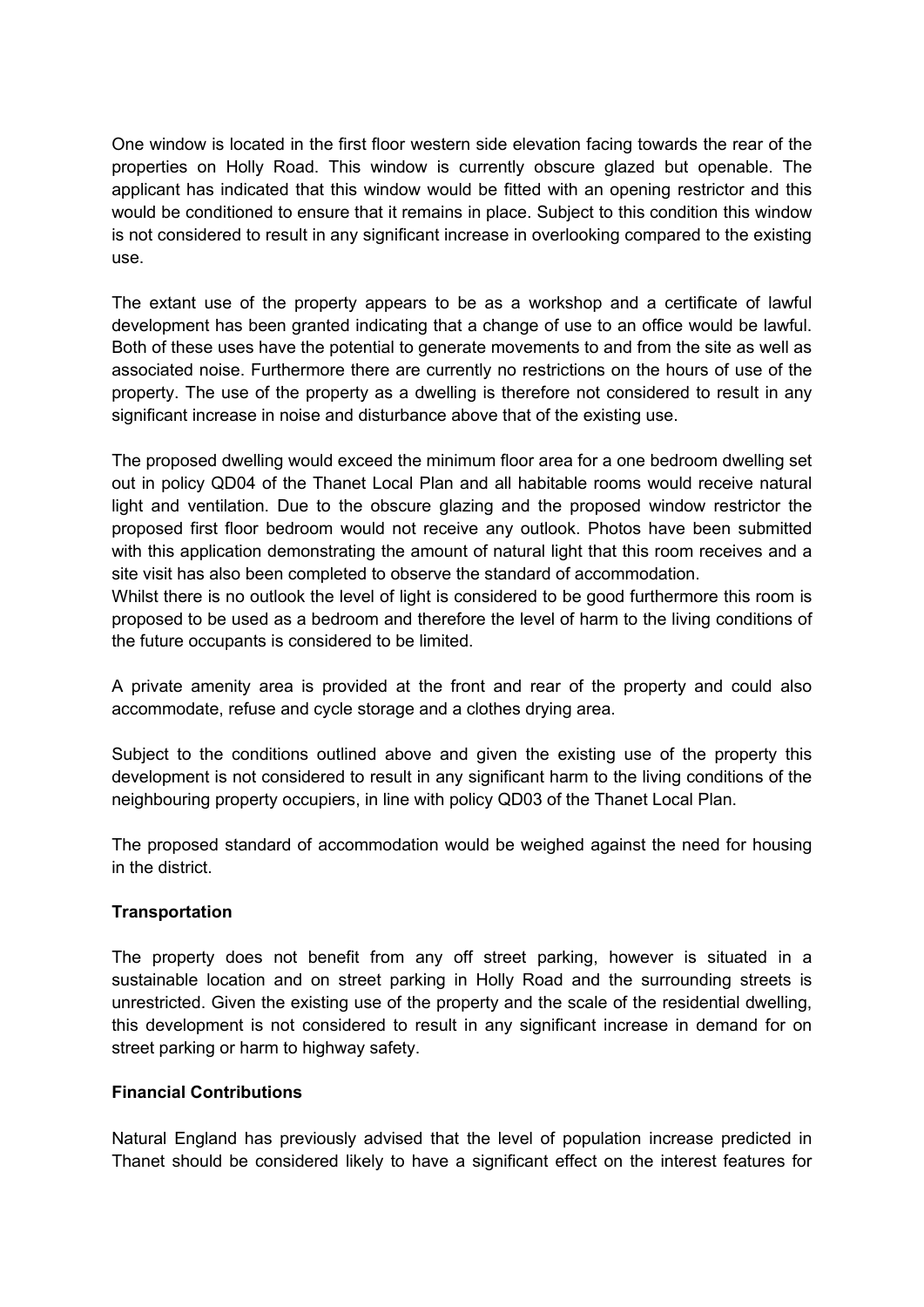which the Thanet Coast and Sandwich Bay Special Protection Area (SPA) and RAMSAR have been identified.

Thanet District Council produced the 'The Strategic Access Management and Monitoring Plan (SAMM)' to deal with these matters, which focuses on the impacts of recreational activities on the Thanet section of the Thanet Coast and Sandwich Bay Special Protection Area (SPA). The studies indicate that recreational disturbance is a potential cause of the decline in bird numbers in the SPA. To enable the Council to be satisfied that proposed residential development will avoid a likely significant effect on the designated sites (due to an increase in recreation) a financial contribution is required for all housing developments to contribute to the district wide mitigation strategy. This mitigation has meant that the Council accords with the Habitat Regulations.

The applicant has agreed to submit a unilateral undertaking securing the required financial contribution to mitigate the additional recreational pressure on the SPA area. Therefore subject to the submission of a completed and signed unilateral agreement, the impact upon the SPA is considered to be acceptable.

#### **Other Matters**

The proposed development would be conditioned to ensure that the new dwelling meets the water and energy efficiency standards set out within policies QD01 and QD04 of the Thanet Local Plan.

Concern has been raised that a similar development was refused as part of the 2006 application (Reference F/TH/06/0761). A significant period of time has passed since this previous decision and there have been changes to both local and national policy. There have also been changes to the arrangement of the property which include alterations to the layout and windows, formation of an amenity area and a front extension. It is therefore considered that whilst the proposed use is the same, there have been significant changes and limited weight should be applied to this previous decision and appeal.

Concern has been raised regarding fire safety and access for emergency services. Fire safety would be covered by building regulations and access to the site would remain the same as existing.

Concern has been raised regarding the rear access for a neighbouring property being obstructed. This would be a civil matter that falls outside of the Planning System.

#### **Conclusion**

This application is not considered to result in any significant harm to the character and appearance of the area or the living conditions of the neighbouring property occupiers. As noted above, given the size of the dwelling, the amenity space provided, the arrangement of the rooms and the level of light that the bedroom receives, the lack of outlook is considered to result in limited harm to the living conditions of the future occupants.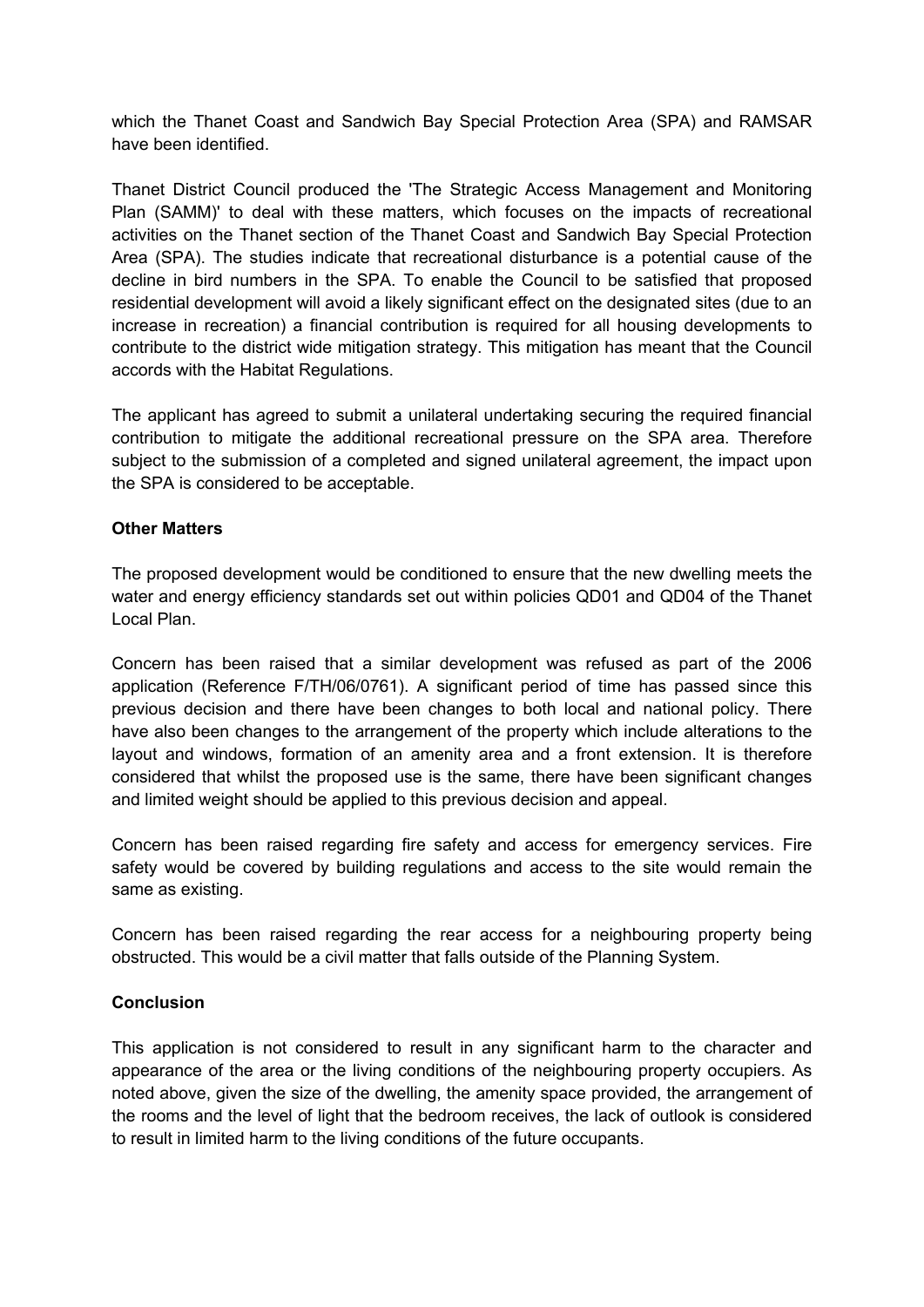The Council cannot currently demonstrate a five year housing land supply. In the absence of a five year housing land supply paragraph 11 of the Framework is triggered and there is a presumption in favour of sustainable development. This requires planning permission to be granted unless any adverse impacts of doing so would significantly and demonstrably outweigh the benefits, when assessed against the policies of the Framework as a whole.

Whilst the provision of one studio flat is considered to be a modest contribution to the districts housing supply it would still represent an additional dwelling in a sustainable location. Therefore given the limited harm to the living conditions of the future occupants, any adverse impacts of the development are not considered to significantly and demonstrably outweigh the benefits of the proposed development when assessed against the Thanet Local Plan and the National Planning Policy Framework.

It is, therefore, recommended that Members defer and delegate the application to officers for approval subject to the receipt of a satisfactory legal agreement to secure the contribution to the SAMMs plan within 6 months of this resolution.

**Case Officer** Duncan Fitt